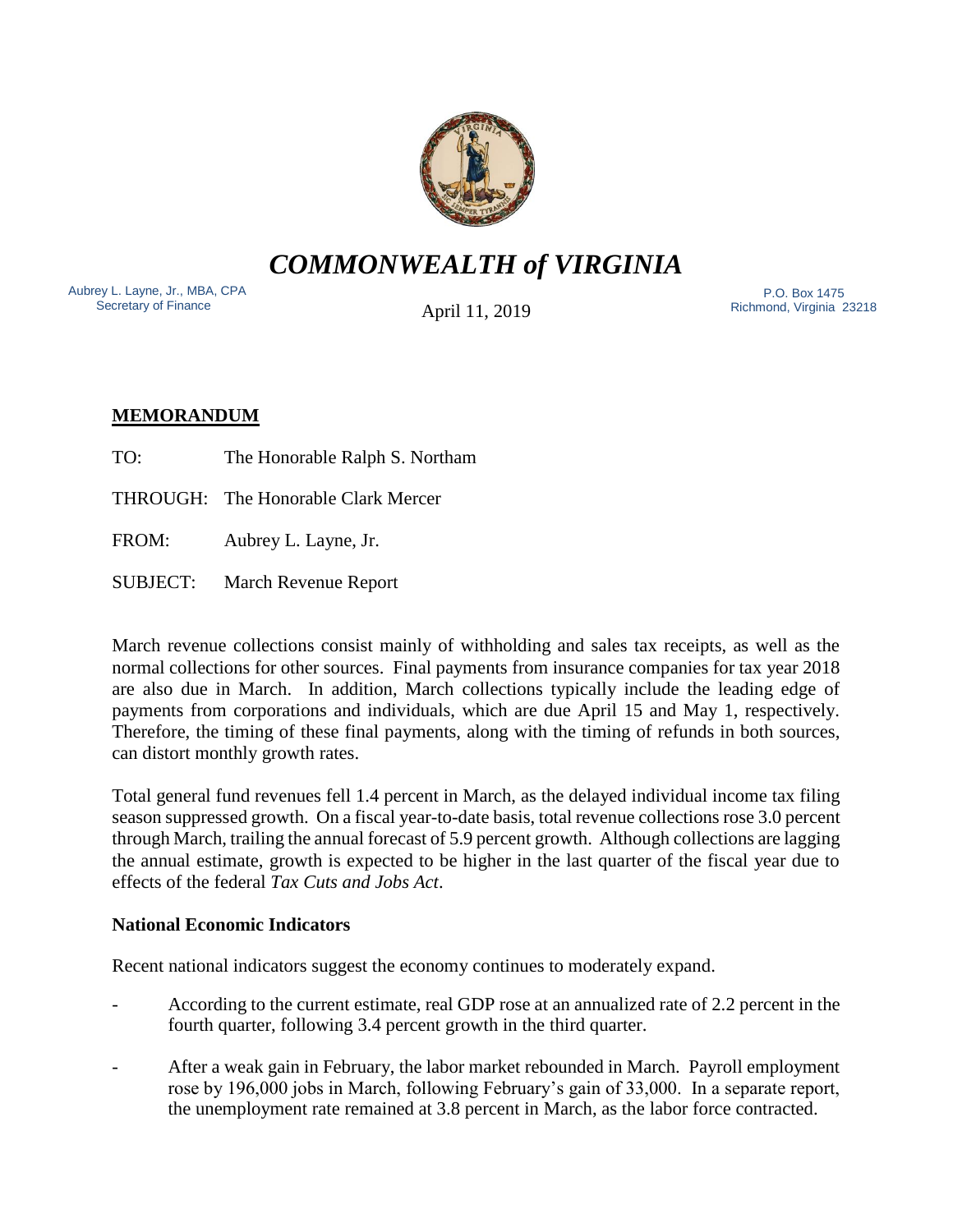## April 11, 2019 Page 2 of 4

- Initial claims for unemployment fell by 10,000 to 202,000 during the week ending March 30, the lowest level since December 6, 1969. The four-week moving average dropped by 4,000 to 213,500. The level of claims is consistent with a tightening labor market.
- The Conference Board's index of leading indicators rose 0.2 percent in February following no change in January and a slight decrease in December. The index suggests that moderate economic growth should continue.
- The Conference Board's index of consumer confidence fell from 131.4 to 124.1 in March, with both the expectations and present conditions components contributing to the decrease. Confidence has been choppy recently due to the partial government shutdown, volatility in financial markets, and signs of a slowing economy.
- Conditions in the manufacturing sector improved in March. The Institute of Supply Management index rose from 54.2 to 55.3, exceeding expectations. The index remains comfortably above the neutral threshold of 50.0 and is consistent with continued growth.
- The CPI rose 0.2 percent in February after three consecutive months of no change. The index stands 1.5 percent above February of 2018. Core inflation (excluding food and energy prices) rose by 0.1 percent, and is 2.1 percent above a year ago.
- At its March meeting, the Federal Reserve left the federal funds target rate range unchanged at 2.25 to 2.5 percent. Noting that the labor market remains strong but that economic activity has slowed, the Committee stated, "In light of global economic and financial developments and muted inflation pressures, the Committee will be patient as it determines what future adjustments to the target range for the federal funds rate may be appropriate..." Only one more .25 percent increase in the target rate is expected in 2019.

## **Virginia Economy**

In Virginia, payroll employment rose 0.9 percent in February compared with last year. Northern Virginia posted growth of 1.3 percent; Hampton Roads rose 0.2 percent; and Richmond-Petersburg rose 0.7 percent. The seasonally adjusted unemployment rate rose 0.1 percentage point to 2.9 percent in February, but was 0.3 percent below last February.

The Virginia Leading Index rose 0.6 percent in February after falling 0.6 percent in January. All four components -- auto registrations, the U.S. leading index, initial claims, and future employment improved in February. With the exception of Lynchburg, the indexes for all MSAs increased in February; the Lynchburg index fell 0.5 percent.

### **March Revenue Collections**

Total general fund revenues fell 1.4 percent in March. On a fiscal year-to-date basis, total revenue collections rose 3.0 percent through March, trailing the annual forecast of 5.9 percent growth.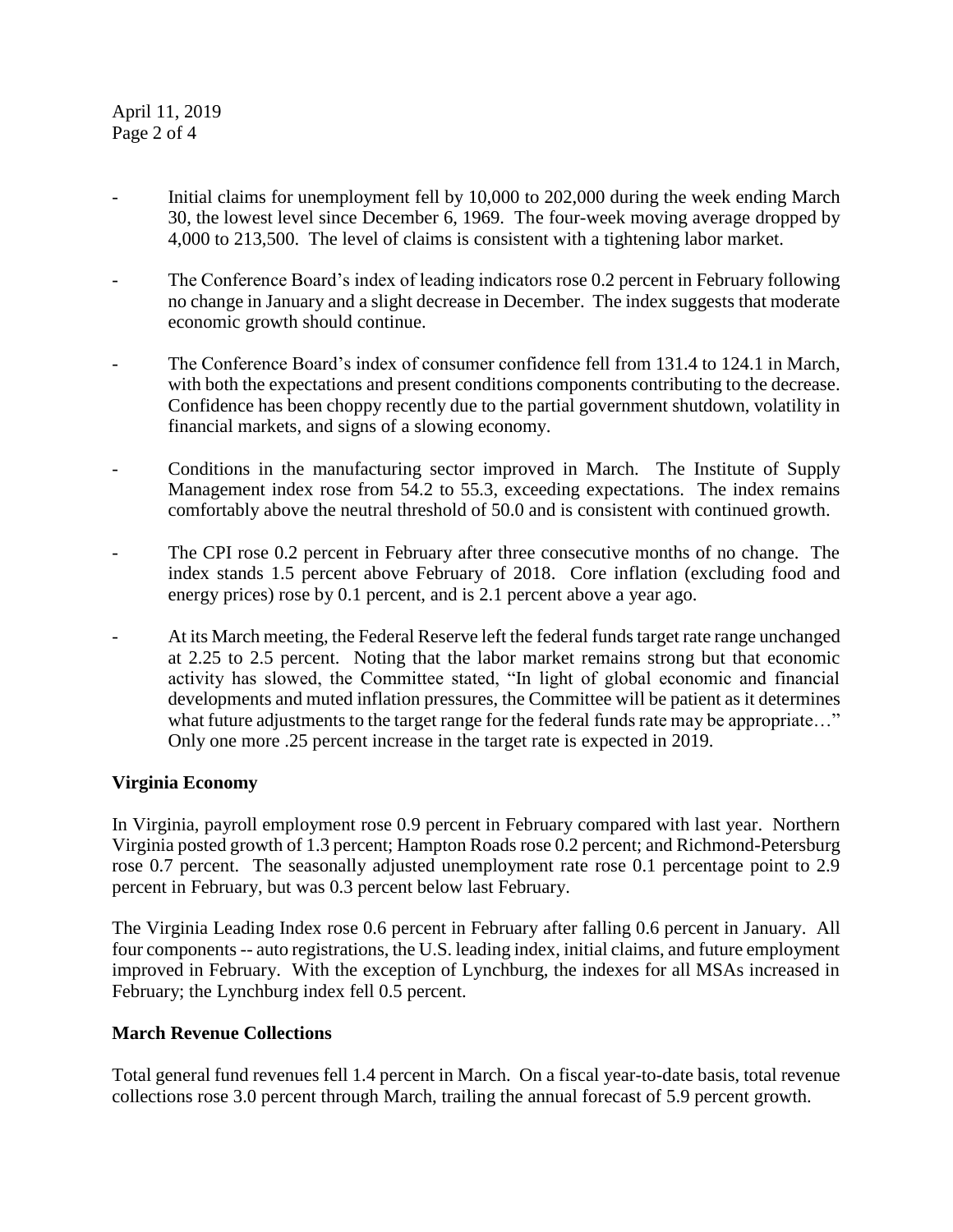April 11, 2019 Page 3 of 4

*Net Individual Income Tax (71% of general fund revenues)*: Through March, collections of net individual income tax rose 2.5 percent from the same period last year, lagging the annual estimate of 6.7 percent growth. As stated earlier, growth is expected to pick up in the last quarter of the fiscal year due to effects of the federal *Tax Cuts and Jobs Act*. Performance in each component of individual income tax is as follows:

*Individual Income Tax Withholding (62% of general fund revenues)*: With one less deposit day than March of last year, collections of payroll withholding taxes rose 2.7 percent for the month. Year-to-date, collections have grown 3.3 percent, close to the annual estimate of 3.8 percent growth. However, third quarter payroll withholding taxes only increased by 1.2 percent.

*Individual Income Tax Nonwithholding (19% of general fund revenues)*: March is not a significant month for collections in this source. Collections in nonwithholding were \$225.9 million compared with \$190.0 million in March of last year, an increase of 18.9 percent. Year-to-date collections fell 10.3 percent, trailing the annual estimate of 15.2 percent growth. Growth in nonwithholding is expected to increase in the last quarter of the fiscal year.

*Individual Income Tax Refunds*: The main filing season began in February; however, adoption of changes in state conformity to the 2017 federal tax law changes delayed the start of individual tax processing. In March, refunds were approximately \$96 million above the prior year. However, in February and March combined, TAX issued \$704.7 million in refunds compared with \$832.5 million in the same period last year. About 1.4 million refunds have been issued so far this filing season, compared with 1.5 million in the same period last year.

*Sales Tax (17% of general fund revenues)*: Collections of sales and use taxes, reflecting February sales, fell 1.1 percent in March. On a year-to-date basis, collections have risen 3.5 percent, close to the annual estimate of 3.7 percent growth. Sales tax growth slowed in the third quarter to 1.2 percent.

*Corporate Income Tax (4% of general fund revenues)*: March is not a significant month for collections in this source. Most of the activity in March is from companies making final tax year 2018 payments ahead of the April 15 due date. Collections of corporate income taxes were \$51.2 million in March, compared with receipts of \$61.5 million in March of last year.

Year-to-date collections have increased 0.3 percent from the same period last year, trailing the forecast of 5.6 percent growth. Next month's collections will provide a clearer picture of trends in this source as final payments for tax year 2018 and estimated payments for tax year 2019 are received.

*Wills, Suits, Deeds, Contracts (2% of general fund revenues)*: Collections of wills, suits, deeds, and contracts – mainly recordation tax collections – were \$29.7 million in March, compared with